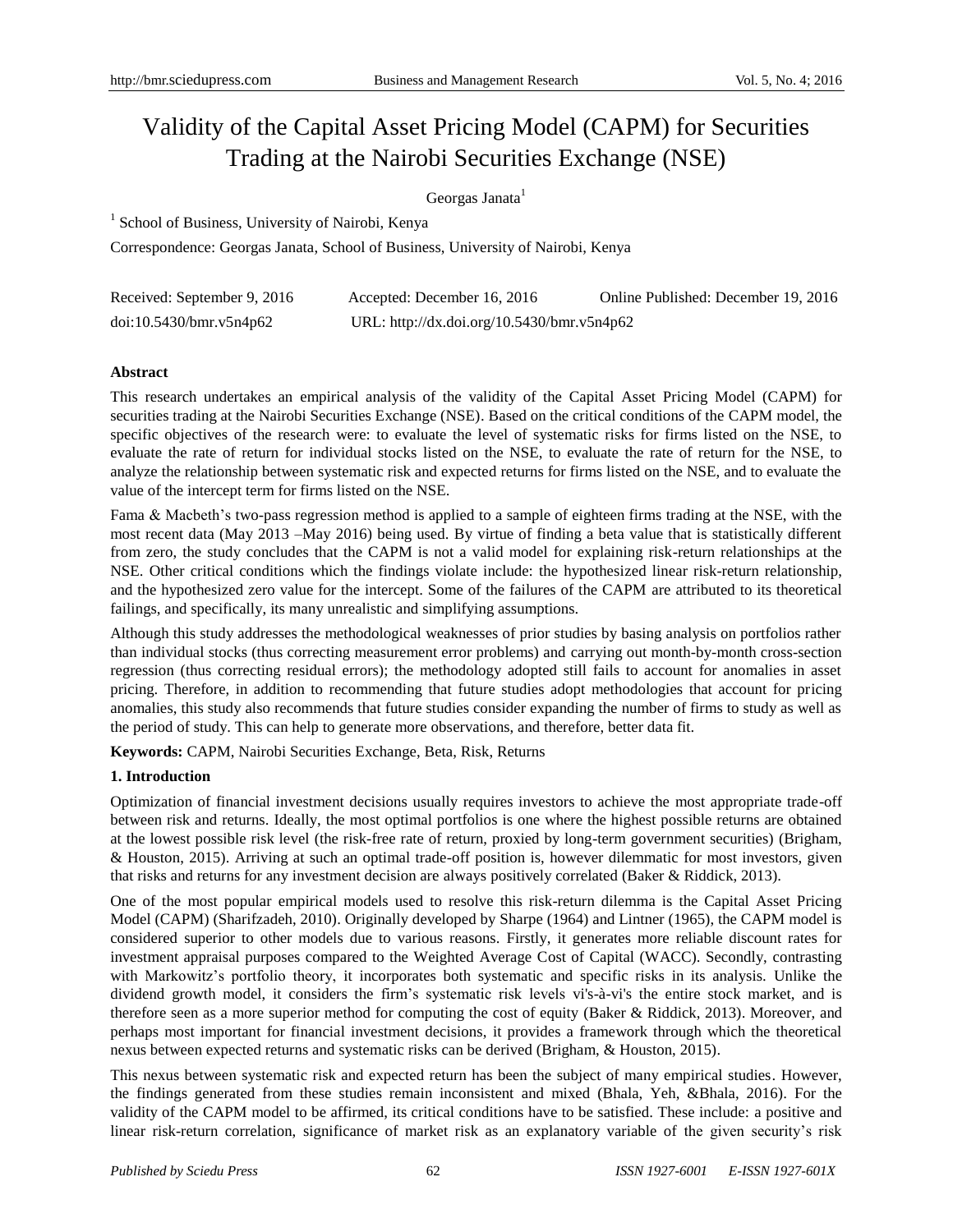premium, and a zero value for the intercept term (Brigham & Houston, 2015). While some studies have adduced findings, which support these critical conditions and therefore affirm the validity of the CAPM model (e. g. Heshmat, 2012; Köseoğlu & Mercangoz, 2013), others have generated findings, which reject these conditions, and therefore reject the validity of the CAPM model (e. g. Nyangara et al., 2016; Fama & French, 2004). Other studies have found evidence to accept some of these conditions, while rejecting others (e. g. Pamane & Vikpossi, 2014;Maitah et al, 2015), or found evidence to only support the limited applicability of the model (e.g. Khan et al, 2012).

Yet, a number of other studies have called into question the validity of the model, based on its unrealistic assumptions, which include: the assumptions of perfect capital markets, zero transaction costs, rational investors, and risk-free borrowing rate (e. g. Elbannan, 2015; Fama & French, 2004). However, others point to the high utility of the model, almost six decades after it was first formulated, based on its simplicity and high level of clarity, and the inability of alternative models to adequately match it (e.g. Nyangara et al, 2016).

The inconsistent and mixed findings aside, Pamane & Vikpossi (2014) have also pointed out that even though very many studies have been carried out regarding the validity of the CAPM model, most of the studies have focused on the financial markets of the industrialized countries, and that studies on the emerging or less developed countries are very limited. This observation has also found support from Hearn & Piesse (2009) and Okumu & Onyuma (2015).

Nevertheless, a few studies focusing on the Kenyan context have been carried out. These include Okumu & Onyuma (2015), Hearn & Piesse (2009), and Coffie & Chukwulobelu (2013). However; these studies also suffer from a number of methodological weaknesses, and as such are characterized by measurement error and residual problems.

With this background therefore, this research focuses on the analysis of the validity of the CAPM model, with a specific focus on the Nairobi Securities Market (NSE). Based in Kenya, the NSE is the largest stock exchange in East Africa. It was formally established in 1954, and has 65 firms listed across all the segments in the market (NSE, 2016).

## **2. Research Objectives**

The researcher's key remit is to analyze the validity of the capital asset pricing model (CAPM), with a specific focus on the Nairobi Securities Exchange. Accordingly, the following specific objectives, based on the critical conditions of the CAPM model, were adopted for the research study:

- 1. To evaluate the level of systematic risks for firms listed on the NSE
- 2. To evaluate the levels of rates of returns for firms listed on the NSE
- 3. To evaluate the levels of market returns for the NSE
- 4. To analyze how expected returns fluctuate in response to shifts in the systematic risk for firms listed on the **NSE**
- 5. To evaluate the value of the intercept term for firms listed on the NSE

# **3. Significance of the Study**

This research study is justified on the grounds that it addresses the observed research gap in a unique way. Firstly, unlike the predominant approach of focussing on individual stocks adopted by prior studies which have focused on the NSE, this research adopts the Fama & Macbeth methodology, where the analysis is based on portfolios rather than individual securities. Secondly, it uses cross-sectional month-by-month regressions in the second pass regression. This methodological approach is useful in avoiding the residual and measurement error problems present in the previous studies which have focused on the Kenyan context. This research study also uses a larger set of firms, more recent data (May 2013-May 2016), and a longer study period. A majority of the studies have focused on the industrialized countries. The few studies focussing on Kenya suffer from some methodological limitations, which include: measurement error and residual problems. Moreover, some of the studies are fairly old (i.e. use of relatively out-dated datasets), and are based on relatively very short analysis periods of just one year. In addition to these reasons, CAPM studies focussing on the NSE are relatively few. Given the fact that the NSE is one of the largest bourses in Africa, therefore, this study becomes imperative to undertake (Okumu & Onyuma, 2015).

## **4. Empirical Review of the CAPM**

Numerous empirical studies have been carried out with the intention of assessing the validity of the CAPM model. Although some of the studies have established strong empirical support for the model, others have provided evidence which basically invalidates the model. Yet others have established limited support for the model (Bhala, Yeh, & Bhala, 2016).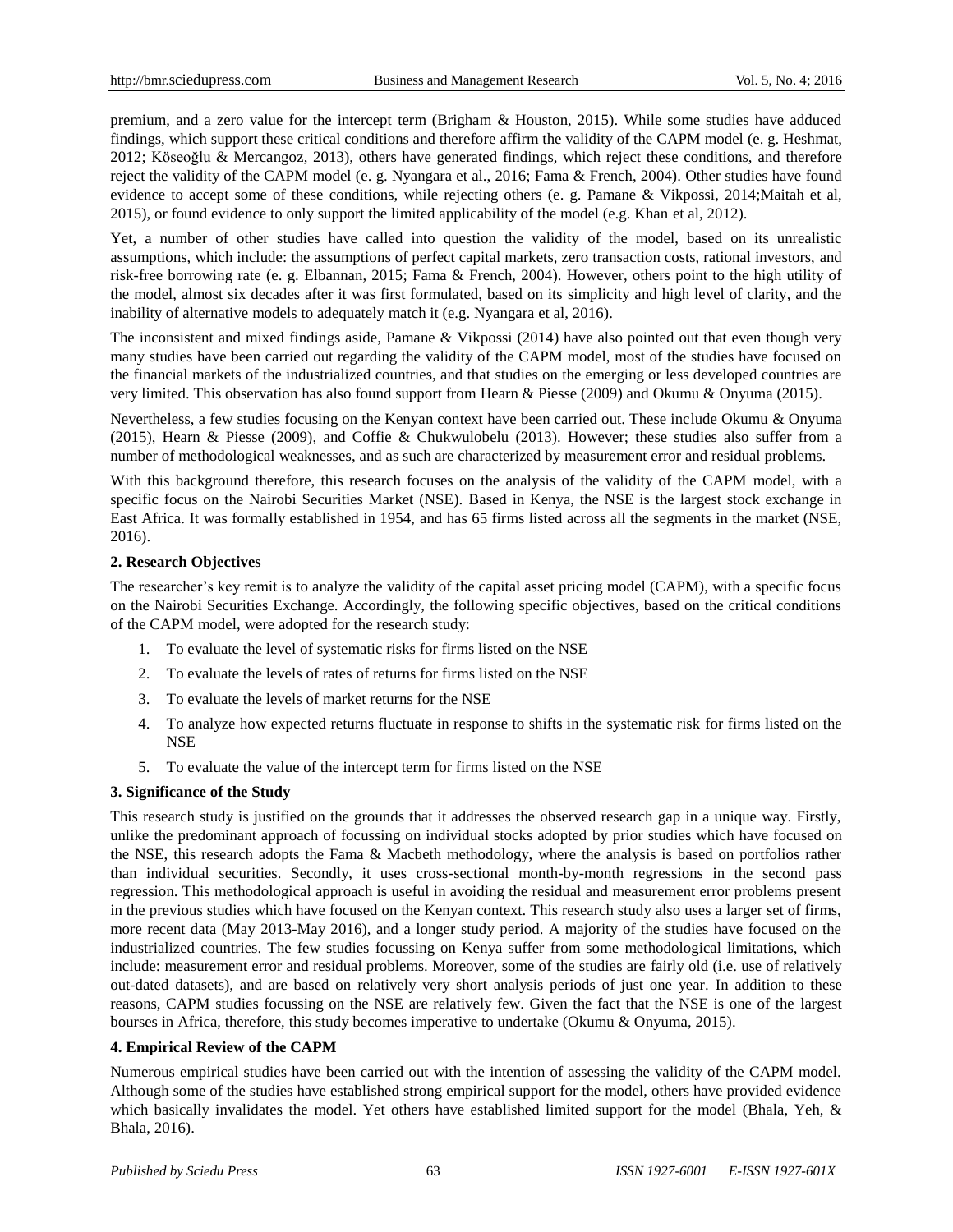Although CAPM studies within the Kenyan context are limited, one of the notable studies which have been carried out is that of Coffie & Chukwulobelu (2013). Using the time-series regression, the researchers demonstrated that the CAPM was an adequate model which satisfactorily accounted for the risk-return relationships in the country. However, the researchers also noted that even though the beta significantly explained stock returns, it was not the sole determinant of expected returns. Other variables, which are not captured by the model, equally contributed to the observed returns.

A significant methodological weakness of the research by Coffie & Chukwulobelu (2013) however, is that, the analysis was based on data for individual securities rather than portfolios. As pointed out by Fama & French (2004), one of the problems associated with the tests for CAPM is the imprecise measurement of beta when it is used to account for expected returns, which in turn leads to the measurement error problems. In view of this, it has become standard practice for researchers to use portfolios rather than individual securities, since diversified portfolios enhance preciseness and reduce the measurement errors. Consequently, the study by Coffie & Chukwulobelu (2013) suffers from critical methodological weaknesses which may have affected the validity of its findings.

In another study focussed on the Kenyan context, Okumu & Onyuma (2015) computed the risk-return relationship for sixteen stocks trading under various categories/sectors in the NSE 20 share index for the year 2010. Using regression analysis, the researchers demonstrated an extremely weak (but positive) correlation and coefficients of determination between the evaluated securities' beta and the market returns, leading to the conclusion that the CAPM is not a valid predictor of the risk-return relationship for securities trading in the Kenyan stock market.

Like the previous study of Coffie & Chukwulobelu (2013), Okumu & Onyuma (2015) made no attempt to reduce measurement error problems through the use of portfolios rather than individual securities. Even though their findings contradicted the findings made by Coffie & Chukwulobelu (2013), it still suffered from the same methodological weaknesses present in Coffie & Chukwulobelu (2013).

In their study of the validity of the CAPM model for four African countries (Kenya included), Hearn & Piesse (2009) adopted a methodology which avoided some of the key methodological limitations associated with the much later studies of Coffie & Chukwulobelu (2013) and Okumu & Onyuma (2015).They modified the Fama & French three-factor model (Fama & French, 1993) by incorporating size and liquidity effects. Although their study minimized measurement error problems through the use of portfolios, Fama & French (2004) state that the use of portfolios introduces an additional problem of beta shrinkage and reduction of statistical power. By sorting their portfolios based on size and liquidity, Hearn & Piesse (2009) were able to minimize this problem. However, the use of a single regression still means that this study suffered from the problem of residuals. The researchers established that the augmented CAPM model was a better predictor of the cost of equity compare to the Sharpe-Lintner version of the CAPM, with the cost of equity, among the markets sampled, being highest in Kenya.

Apart from the problem of measurement errors, Fama & French (2004) have also pointed out that the use of regression analysis in the assessment of the validity of CAPM is often associated with residuals, where a positive correlation exerts a downward bias in the estimation of standard errors of the regression slope. Although this is a weakness that can be corrected by undertaking a month-by-month regression instead of a single regression, both the studies of Coffie & Chukwulobelu (2013) and Okumu & Onyuma (2015) fail to correct for this residual problem, and their findings are therefore likely to have been affected by bias. Although Okumu & Onyuma (2015) use more recent data compared to Hearn &Piesse (2009) and Coffie & Chukwulobelu (2013), their study is based on a very short period of analysis (12 month sample period).

Methodological weaknesses aside, a number of empirical studies have also found fault with the theoretical failings of the CAPM model, based on its many unrealistic assumptions. For example, the assumptions of investor rationality and homogeneous investor expectations have been challenged by empirical studies which validate the significance of noise traders in financial markets (De Long *et al*., 1990). Markowitz (2005) challenged the assumption of zero transaction costs by pointing at the presence of broker fees, taxes, and interest.

# **5. Research Methods**

# *5.1 Research Variables and Proxy Measures*

The key research variables included risk and market return. In line with the standard approach adopted in the CAPM literature, beta was used as the proxy measure for specific risk, while the NSE all-share index (NASI) was used as the proxy measure for market return.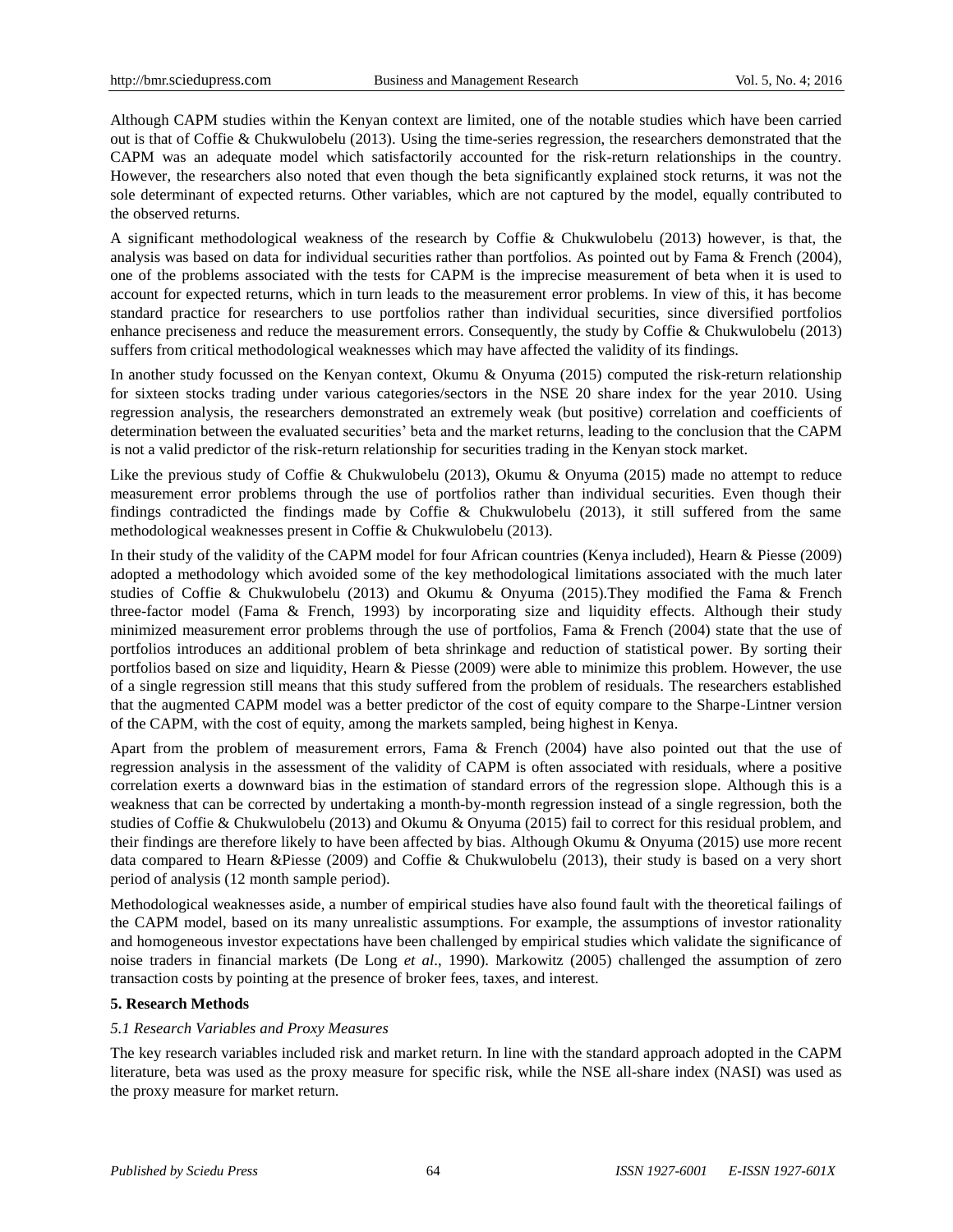## *5.2 Data Sources and Sampling*

The beta (for 58 firms), risk-free rate, and market return data were collected from secondary data sources (NSE, 2016). This data was for the period May 2013-May 2016, and was collected from secondary sources which included: annual reports of the sampled firms, online financial portals, and the NSE website.

## *5.3 Research Procedures*

Fama & Macbeth's methodology, which involves a two-pass regression procedure, was utilized. Since regression analysis is based on a series of assumptions; the normality of the data collected was initially assessed via the K-S test. Homoscedasticity was assessed using the Levene statistic), autocorrelation using the Durbin-Watson test, and multicollinearity using the variation inflation factor or VIF test. Since n>50, normality was tested statistically using the Kolmogorov-Smirnov test.

The first step of the analysis involved the estimation of betas for the individual stocks. This was obtained by regressing the stock returns of the various securities (ri) against the market returns (rm), for the year May 2013-April 2016. The beta (β) is equivalent to the slope of the regression line, represented by the equation: ri=  $\alpha$  + βrm, with  $\alpha$ denoting the intercept. A confidence interval of 0.05 was used.

The second step involved ranking the various stocks at the NSE into portfolios, based on the betas estimated in step 1 above. Three portfolios, with six stocks each, were formed, with the first portfolio consisting of firms having the lowest betas, the second consisting of firms having the second lowest betas, and so on, up to the sixth portfolio which consisted of firms with the highest beta values.

In the third step, monthly returns for the portfolios for the year May 2014-April 2015 were estimated based on weighted averages. Portfolio betas for the year May 2014-April 2015 were also estimated, by regressing the monthly returns against the market returns. Use of portfolios was helpful in addressing the methodological weaknesses of imprecise measurement, as well as the problem of shrinkage of beta ranges.

Cross-sectional regressions of the portfolio returns and betas were then run, using portfolio returns for the period May 2015-April 2016 and the portfolio betas estimated in the previous step. Use of month-by-month cross-section regression was useful in helping to address the methodological problem of residuals inherent in earlier studies.

The time series of means of the slopes and intercepts were then used to assess if the mean beta premium is positive or if the average return on the stocks which are uncorrelated to the market are equal to the mean risk-free rate.

#### **6. Data Analysis**

#### *6.1 Data Diagnostics*

At a significance level of 95%, K-S tests show that the distribution of all the 58 active stocks evaluated is normal (i.e. p>0.05) for only 26 of the stocks, as well as for the NASI distribution, but is non-normal for thirty of the stocks (table 1 below).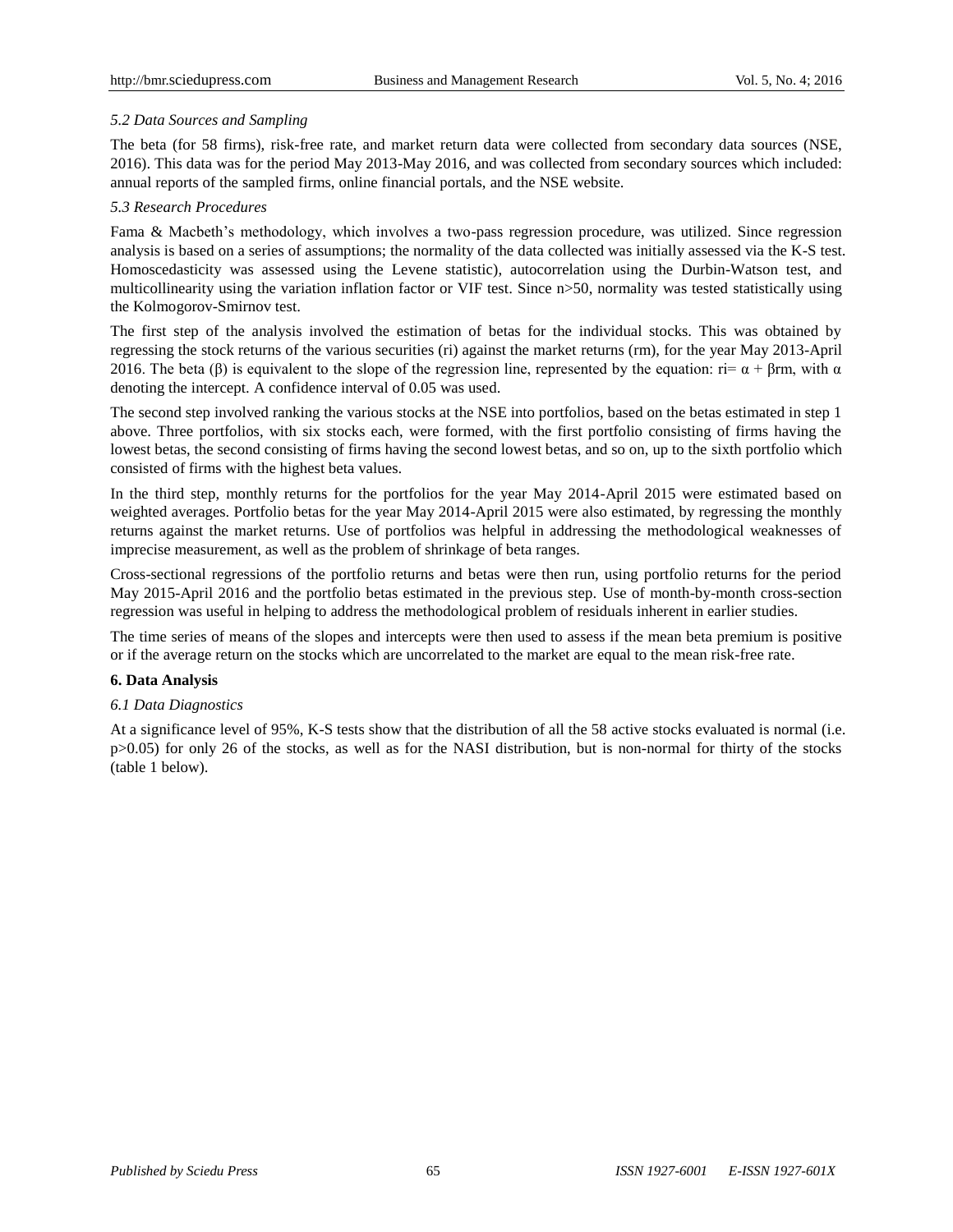| <b>Stock/Index</b>          | KS test (sig) | <b>Stock/Index</b>            | KS test (sig) |
|-----------------------------|---------------|-------------------------------|---------------|
| Kapchorua Tea               | 0.013         | Pan Africa Insurance Holdings | 0.001         |
| Longhorn Kenya              | 0.001         | Trans-Century                 | $0.104*$      |
| Williamson Tea              | 0.000         | <b>KPLC</b>                   | $0.102*$      |
| Marshalls (E.A.)            | 0.003         | Safaricom                     | $0.200*$      |
| Eaagads Ltd                 | 0.031         | Total Kenya                   | 0.005         |
| Sasini Ltd                  | $0.070*$      | <b>NBK</b>                    | 0.003         |
| Mumias Sugar                | 0.000         | <b>Equity Bank</b>            | $0.200*$      |
| Kakuzi                      | 0.021         | Uchumi                        | $0.086*$      |
| Express Ltd                 | 0.005         | Co-op Bank                    | $0.200*$      |
| Eveready                    | 0.021         | Kenya Re                      | $0.200*$      |
| <b>BRITAM</b>               | 0.008         | <b>Carbacid Investments</b>   | 0.000         |
| TPS E.A (Serena)            | $0.200*$      | <b>NMG</b>                    | $0.090*$      |
| <b>Bamburi Cement</b>       | $0.069*$      | Scangroup                     | $0.127*$      |
| KenolKobil                  | $0.200*$      | <b>StanChart</b>              | 0.036         |
| <b>B.O.C Kenya</b>          | $0.113*$      | <b>BAT</b>                    | 0.013         |
| <b>DTB</b>                  | $0.200*$      | <b>Housing Finance</b>        | $0.167*$      |
| Unga Group                  | $0.200*$      | <b>BBK</b>                    | $0.200*$      |
| Olympia Capital Holdings    | 0.021         | <b>KCB</b>                    | $0.086*$      |
| <b>Standard Group</b>       | 0.034         | NIC Bank Ltd                  | $0.200*$      |
| E.A. Cables                 | 0.026         | Centum                        | $0.200*$      |
| Kenya Airways               | 0.002         | Liberty Kenya Holdings        | $0.051*$      |
| E.A.P.C                     | $0.200*$      | Kenya Orchards                | 0.000         |
| Car and General             | 0.032         | KenGen                        | $0.200*$      |
| Sameer Africa               | $0.200*$      | <b>ARM</b>                    | $0.192*$      |
| <b>EABL</b>                 | 0.025         | CIC Insurance Group           | 0.004         |
| Jubilee Holdings            | 0.005         | <b>NASI</b>                   | 0.200         |
| <b>CFC Stanbic Holdings</b> | 0.001         | Crown Berger                  | 0.001         |
| <b>I&amp;M</b> Holdings     | 0.005         |                               |               |

\*Non-normal

The normality of market returns was also tested and is given in the table 2 below:

Table 2. Normality test for the NASI Returns Data

|             | Kolmogorov-Smirnov <sup>a</sup> |    |         | Shapiro-Wilk     |    |      |
|-------------|---------------------------------|----|---------|------------------|----|------|
|             | <b>Statistic</b>                | df | Sig.    | <b>Statistic</b> | df | Sig  |
| <b>NASI</b> | .093                            | 36 | $.200*$ | .939             | 36 | 0.47 |

The K-S test shows that the p value (i.e. 0.2)>0.05. Therefore, the research concludes that the distribution of the market returns data is normal. The data for the 26 stocks satisfying the normality assumption, as well as for the market returns, was also tested for multicollinearity (using the VIF test), homoscedasticity (using the Levene statistic), autocorrelation (using the Durbin-Watson test), and linearity (using scatterplots).

The summary of the outputs of the homoscedasticity test is given in table 3 below: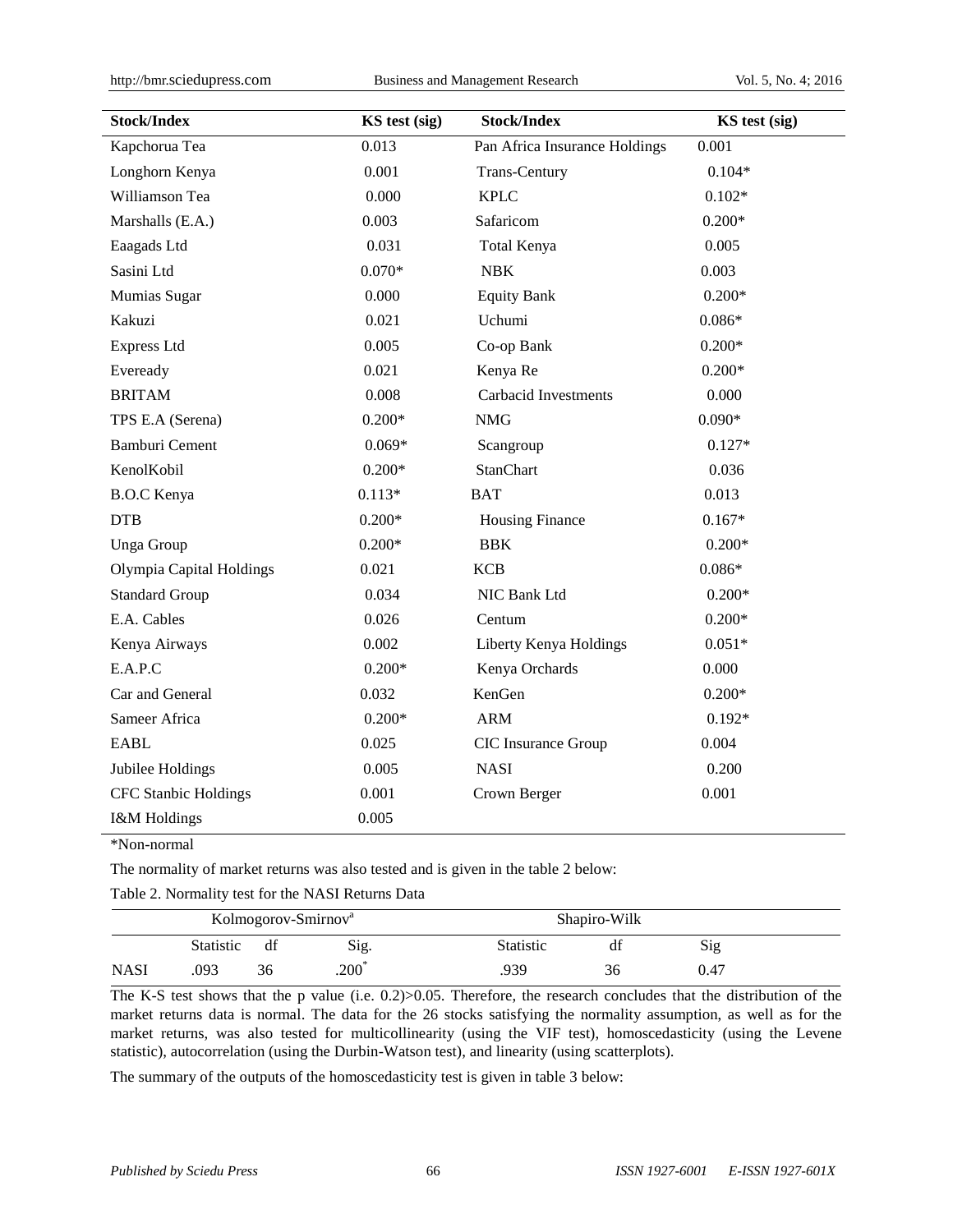| Table 3. Homoscedasticity Test |             |     |                         |                |           |          |  |
|--------------------------------|-------------|-----|-------------------------|----------------|-----------|----------|--|
| <b>ANOVA</b>                   |             |     |                         |                |           |          |  |
| Source of Variation            | SS          | df  | MS                      | $\overline{F}$ | $P-value$ | F crit   |  |
| Between Groups                 | 0.270076969 | 25  | 0.010803079 1.468889804 |                | 0.065002  | 1.518221 |  |
| Within Groups                  | 6.692674729 | 910 | 0.007354588             |                |           |          |  |
| Total                          | 6.962751697 | 935 |                         |                |           |          |  |

Source: author

From table 3 above, the *p*-value is  $0.06 > 0.05 = \alpha$ . Consequently, we fail to reject the null hypothesis, and instead affirm that no significant difference exists between the means of groups of stocks. Therefore, the groups of stocks used to satisfy the assumption of homogenous variances. The summary of the outputs for the other diagnostics (Durbin Watson and VIF tests) is given in table 4 below:

| <b>Stock</b>         | VIF   | $\mathbf{D}\text{-}\mathbf{W}$ | <b>Stock</b> | VIF   | $D-W$ |
|----------------------|-------|--------------------------------|--------------|-------|-------|
| Sasini               | 1.000 | 2.462                          | Uchumi       | 1.000 | 2.079 |
| <b>TPS</b>           | 1.000 | 2.281                          | Co-op Bank   | 1.000 | 2.643 |
| Bamburi              | 1.000 | 2.215                          | Kenya Re     | 1.000 | 1.618 |
| KenolKobil           | 1.000 | 2.455                          | <b>NMG</b>   | 1.000 | 1.691 |
| B.O.C                | 1.000 | 2.114                          | Scangroup    | 1.000 | 2.341 |
| <b>DTB</b>           | 1.000 | 2.067                          | <b>HFCK</b>  | 1.000 | 1.638 |
| Unga                 | 1.000 | 2.013                          | <b>BBK</b>   | 1.000 | 2.566 |
| E.A. P.C             | 1.000 | 1.686                          | <b>KCB</b>   | 1.000 | 2.344 |
| Sameer               | 1.000 | 2.431                          | <b>NIC</b>   | 1.000 | 2.284 |
| <b>Trans-Century</b> | 1.000 | 1.619                          | Centum       | 1.000 | 1.951 |
| <b>KPLC</b>          | 1.000 | 2.630                          | Liberty      | 1.000 | 2.642 |
| Safaricom            | 1.000 | 1.794                          | KenGen       | 1.000 | 2.569 |
| <b>Equity Bank</b>   | 1.000 | 1.599                          | <b>ARM</b>   | 1.000 | 2.199 |

Table 4. Multicollinearity and autocorrelation test outputs

Source: author

From table 3 above, all the VIF values are1.0. The rule of thumb is to accept any VIF value less than 4, and so we conclude that the data is free of multicollinearity. From table 4-3above, it is also evident that the D-W values for all the stocks range between 1.6 and 2.6. Since these values are closer to 2 than they are to either 4 (i.e. negative autocorrelation) or 0 (i.e. positive correlation), the research concludes that the data has no autocorrelation. In summary, the data for the 26 stocks and market returns satisfy all the assumptions of parametric tests, and as such, regression analysis based on the Fama & Macbeth methodology can be applied.

#### *6.2 Calculation of Beta Values*

Time series regression analysis between the individual stock and market returns are run for the period June 2013-May 2014 to establish the betas for the 26 stocks. These are run based on the regression equation below:

 $r_i = \alpha + \beta_1 r_{m1} + \beta_2 r_{m2} \dots + \beta_{26} r_{m26}$ , where ri is the stock return,  $\beta$  is the beta (the slope of the regression line),  $r_m$  is the market returns, and  $\alpha$  is the y intercept.

The coefficient of determination (i.e. R square) of this model is 97.9%, indicating a strong predictive ability of the model. At a confidence level of 95%, the significance value is 0.000, indicating that the findings are significant. The results for the individual stocks are shown below: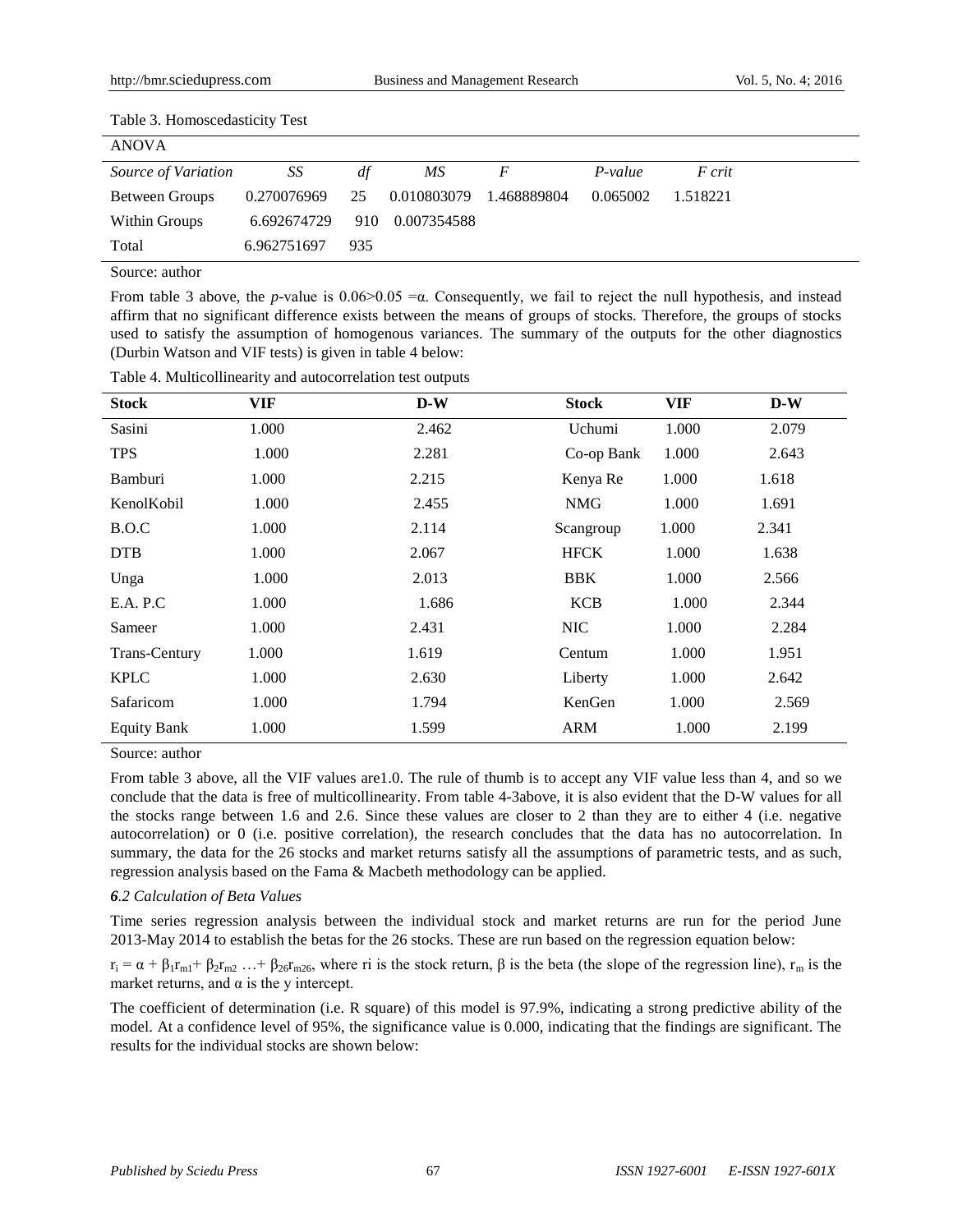| <b>Stock</b>         | $\alpha$ | β        | Sig.      | <b>Stock</b> | $\alpha$ | β     | Sig.      |
|----------------------|----------|----------|-----------|--------------|----------|-------|-----------|
| Sasini               | 0.005    | 0.027    | $0.876*$  | Uchumi       | 0.007    | 0.144 | $0.401*$  |
| <b>TPS</b>           | 0.008    | 0.242    | $0.155*$  | Co-op Bank   | 0.001    | 0.639 | $0.000**$ |
| <b>Bamburi</b>       | 0.005    | 0.132    | $0.443*$  | Kenya Re     | 0.003    | 0.477 | $0.003**$ |
| KenolKobil           | 0.004    | 0.403    | $0.015**$ | <b>NMG</b>   | 0.009    | 0.445 | $0.007**$ |
| B.O.C                | 0.005    | 0.176    | $0.304*$  | Scangroup    | 0.010    | 0.549 | $0.001**$ |
| <b>DTB</b>           | 0.002    | 0.422    | $0.010**$ | <b>HFCK</b>  | 0.005    | 0.666 | $0.000**$ |
| Unga                 | $-0.002$ | 0.505    | $0.002**$ | <b>BBK</b>   | 0.011    | 0.607 | $0.000**$ |
| E.A. P.C             | 0.007    | 0.400    | $0.016**$ | <b>KCB</b>   | 0.004    | 0.794 | $0.000**$ |
| Sameer               | 0.006    | 0.292    | $0.084*$  | NIC          | 0.007    | 0.656 | $0.000**$ |
| <b>Trans-Century</b> | 0.001    | $-0.179$ | $0.297*$  | Centum       | $-0.002$ | 0.632 | $0.000**$ |
| <b>KPLC</b>          | 0.007    | 0.380    | $0.022**$ | Liberty      | 0.004    | 0.304 | $0.072*$  |
| Safaricom            | $-0.009$ | 0.841    | $0.000**$ | KenGen       | 0.007    | 0.367 | $0.028**$ |
| <b>Equity Bank</b>   | 0.003    | 0.645    | $0.000**$ | <b>ARM</b>   | 0.007    | 0.511 | $0.01**$  |

Table 5. Time Series Regression for Stock-Market Returns (Beta)

\*not significant at the 0.05 level; \*\*significant at the 0.05 level

Source: author.

Evident from table 5 above, the findings of eight of the stocks (i.e. Sasini, TPS Serena, Bamburi, B.O.C., Sameer, Uchumi, Liberty, and Trans-Century) are not significant (i.e. p>0.05), and these are omitted from further analysis. Therefore, subsequent analysis focuses on the remaining 18 stocks.

Analysis of the stocks shows that the beta value for all the eighteen stocks whose stock return-market return relationship findings are significant, are less than 1.0. This indicates that all these stocks are less volatile than the market. By virtue of this, they are considered low-risk, and therefore, are potentially associated with lower returns.

#### *6.3 Portfolio Ranking, Returns, and Beta Values*

In line with the standard approach, the eighteen stocks were ranked and sorted (by beta, from smallest to highest), and then grouped into three portfolios of 6 firms each, as shown in table 6 below:

|                | Table 6. Portfolio Sorting and Ranking |             |             |              |             |             |                    |             |  |  |  |
|----------------|----------------------------------------|-------------|-------------|--------------|-------------|-------------|--------------------|-------------|--|--|--|
| Portfolio 1    |                                        |             | Portfolio 2 |              |             | Portfolio 3 |                    |             |  |  |  |
| Rank           | <b>Stock</b>                           | <b>Beta</b> | Rank        | <b>Stock</b> | <b>Beta</b> | Rank        | <b>Stock</b>       | <b>Beta</b> |  |  |  |
|                | KenGen                                 | 0.367       |             | Kenya Re     | 0.477       | 13          | Co-op Bank         | 0.639       |  |  |  |
| $\overline{2}$ | <b>KPLC</b>                            | 0.38        | 8           | Unga         | 0.505       | 14          | <b>Equity Bank</b> | 0.645       |  |  |  |
|                | E.A. P.C.                              | 0.4         | 9           | <b>ARM</b>   | 0.511       | 15          | NIC                | 0.656       |  |  |  |
| 4              | KenolKobil 0.403                       |             | 10          | Scangroup    | 0.549       | 16          | <b>HFCK</b>        | 0.666       |  |  |  |

Table 6. Portfolio Sorting and Ranking

Source: author

The monthly returns of the above six portfolios, for the period between June 2014 and May 2015 were then estimated from the monthly returns of the individual stocks which make up each portfolio, using the formula:

5 DTB 0.422 11 BBK 0.607 17 KCB 0.794 6 NMG 0.445 12 Centum 0.632 18 Safaricom 0.841

$$
E(R) = \sum_{i=1}^{n} PixRi
$$

This formula can also be expressed differently, as:  $w_1R_1 + w_2R_q + ... + w_nR_n$ , where W is the weighted average of each stock in the portfolio (with the weights assigned based on the number of issue shares on the NSE, table 7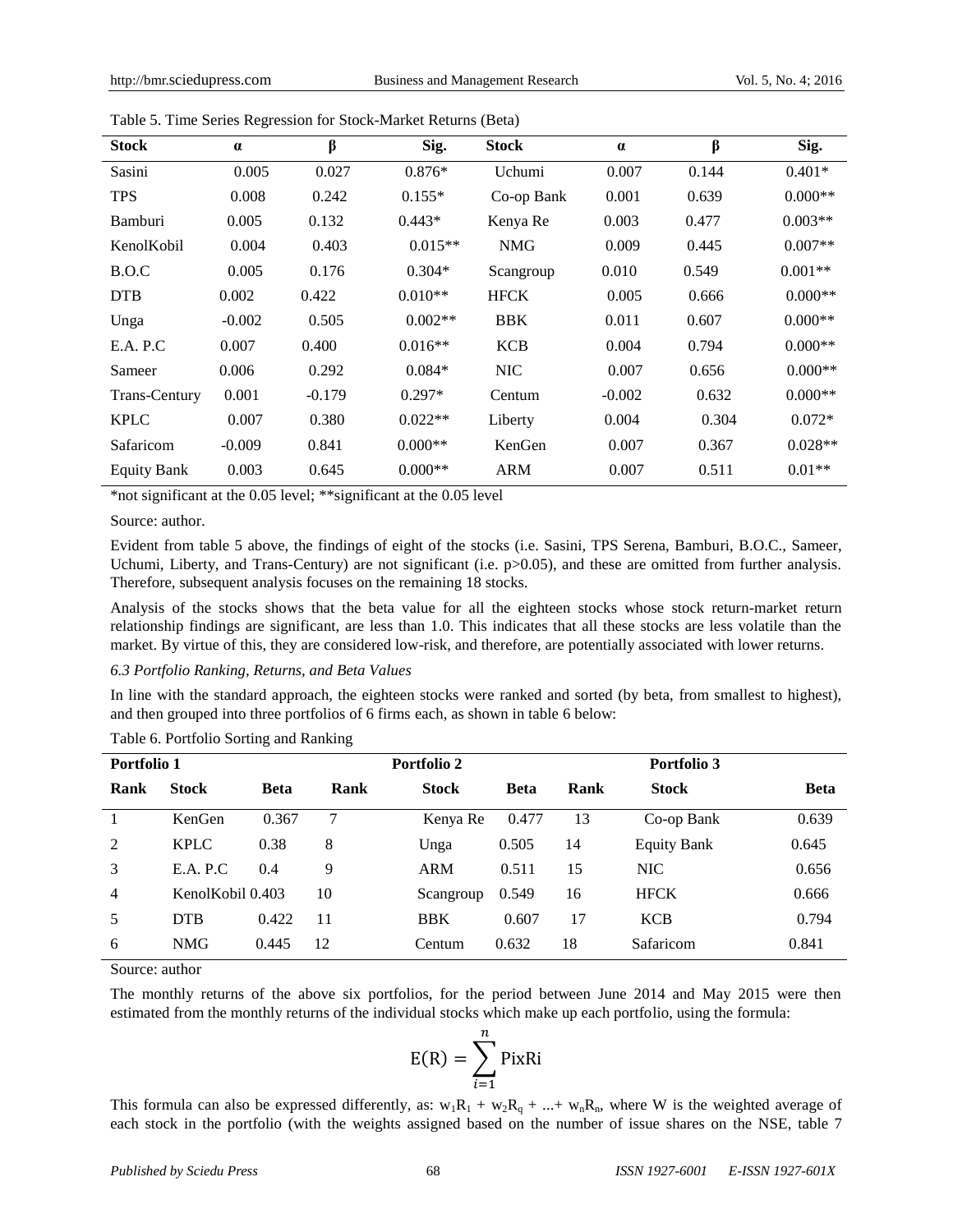below), and R is the return of each stock in the portfolio. The number of issued shares for each stock is used as the weight factor, and the results are given in table 8 below.

| <b>Stock</b> | No. of shares | <b>Stock</b>       | No. of shares  |
|--------------|---------------|--------------------|----------------|
| KenGen       | 2,198,361,344 | Co-op Bank         | 4,889,316,295  |
| <b>KPLC</b>  | 1,951,467,045 | <b>Equity Bank</b> | 3,702,777,020  |
| E.A. P.C.    | 90,000,000    | <b>NIC</b>         | 639,945,603    |
| KenolKobil   | 1,471,761,200 | <b>HFCK</b>        | 352,416,667    |
| <b>DTB</b>   | 242,110,105   | <b>KCB</b>         | 2,984,227,692  |
| <b>NMG</b>   | 188,542,286   | Safaricom          | 40.065.428.000 |
| Kenya Re     | 699,949,068   | Scangroup          | 378,865,102    |
| Unga         | 75,708,872    | <b>BBK</b>         | 5,431,536,000  |
| <b>ARM</b>   | 495,275,000   | Centum             | 665, 441, 775  |

Table 7. Weight Factors - Number of Issued Shares

Source: author

Table 8. Portfolio Returns

|                         |                       | 2014      |        |            |           |            |        | 2015      |           |        |           |
|-------------------------|-----------------------|-----------|--------|------------|-----------|------------|--------|-----------|-----------|--------|-----------|
| <b>Portfolio</b><br>Apr | Jun<br>May            | Jul       | Aug    | <b>Sep</b> | Oct       | <b>Nov</b> |        | Dec       | Jan       | Feb    | Mar       |
| One<br>$-0.0186$        | $-0.004$<br>$-0.0727$ | $-0.074$  | 0.140  | $-0.0375$  | 0.0565    | 0.004      |        | $-0.0598$ | 0.021     | 0.1518 | $-0.0717$ |
| Two<br>$-0.0297$        | 0.0124<br>$-0.0476$   | 0.0178    | 0.0685 | $-0.0006$  | $-0.0395$ | 0.0050     |        | $-0.0111$ | $-0.0251$ | 0.0680 | $-0.0431$ |
| Three<br>$-0.0704$      | $-0.0152$             | $-0.0137$ | 0.0559 | 0.0178     | $-0.0501$ | 0.0888     | 0.0168 | 0.0088    | 0.1042    | 0.0520 | 0.0093    |

Source: author

The portfolio returns in table 6above were then regressed against the market returns, in order to obtain the portfolio betas. The portfolio betas from this regression are captured in table 9 below:

Table 9. Portfolio Betas

| Portfolio | Slope $(\beta)$ | Y Intercept $(a)$ | <b>P-value</b> |  |
|-----------|-----------------|-------------------|----------------|--|
| One       | 0.597           | 0.006             | 0.04           |  |
| Two       | 0.805           | 0.008             | 0.002          |  |
| Three     | 0.826           | $-0.002$          | 0.001          |  |

Source: author

As table 9 above shows, all the findings are significant (p-value < 0.05 for all findings). Finally, month-by-month cross-sectional regressions of the portfolio returns and betas were then run, using portfolio returns for the period May 2015-April 2016 (table a0 below) and the portfolio betas estimated in the previous step.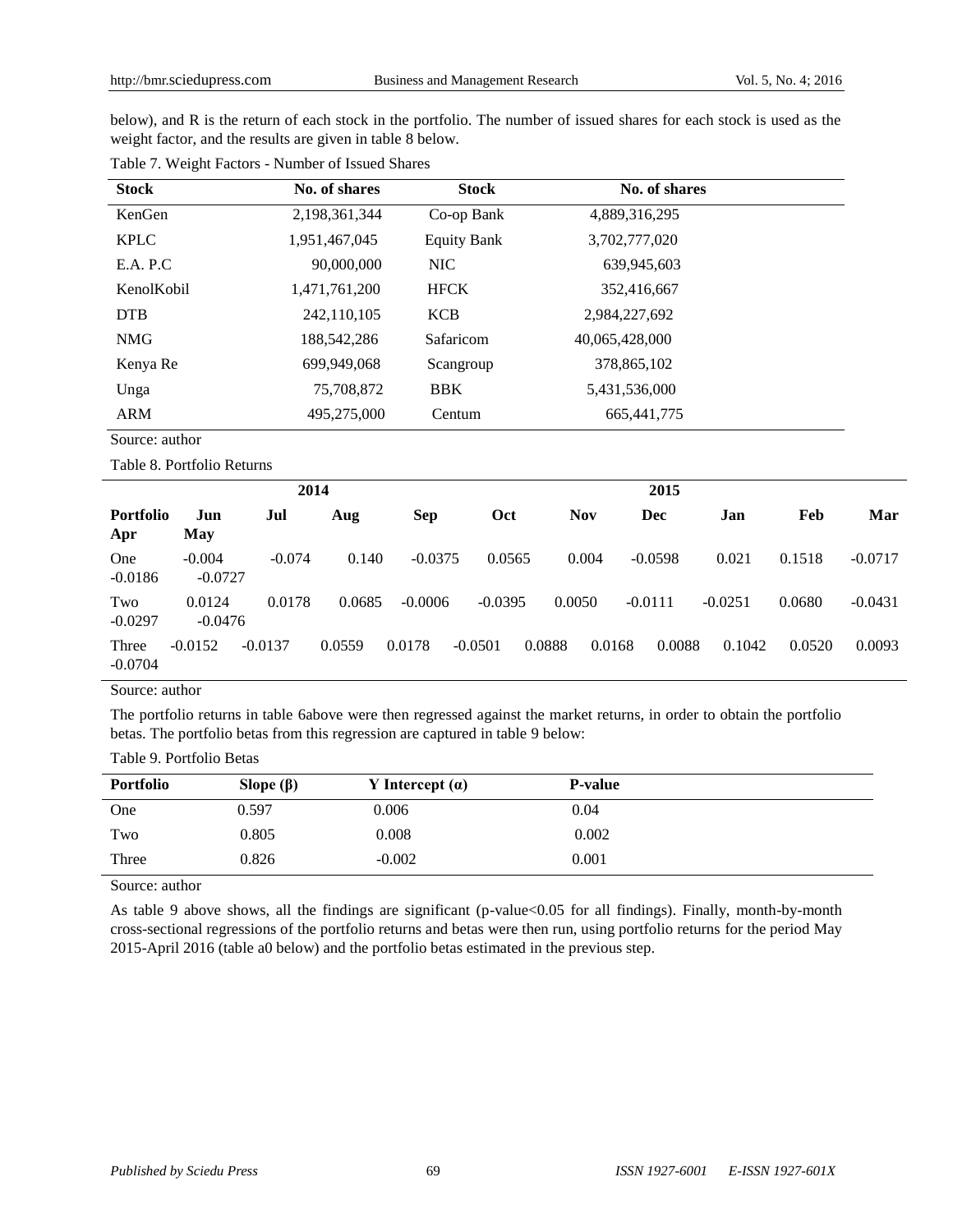Table 10. Portfolio Betas

|                         |                                  | 2015      |            |           |            | 2016   |           |        |           |
|-------------------------|----------------------------------|-----------|------------|-----------|------------|--------|-----------|--------|-----------|
| <b>Portfolio</b><br>Apr | Jul<br>Jun<br><b>May</b>         | Aug       | <b>Sep</b> | Oct       | <b>Nov</b> | Dec    | Jan       | Feb    | Mar       |
| One<br>0.0474           | 0.0433<br>$-0.0901$<br>$-0.0711$ | $-0.0206$ | 0.0290     | $-0.0107$ | $-0.0850$  | 0.0180 | $-0.1104$ | 0.0825 | 0.0449    |
| Two<br>$-0.0158$        | 0.031<br>$-0.1177$<br>$-0.0371$  | $-0.0866$ | 0.0171     | $-0.0687$ | 0.0893     | 0.0109 | $-0.0958$ | 0.0283 | $-0.0998$ |
| Three<br>0.0019         | $-0.1227$<br>0.0264<br>0.0041    | $-0.0140$ | 0.0544     | $-0.0638$ | 0.0702     | 0.0398 | $-0.0731$ | 0.0669 | 0.0511    |

*6.4 Cross-Section Regression*

The outcomes of the cross-section regression are summarised in table 11 below:

Table 11. Second Pass Regression Outcomes

| <b>Month</b>     | Y intercept | <b>Beta</b> | Std. error |  |
|------------------|-------------|-------------|------------|--|
| June 2015        | 0.084       | $-0.983$    | .002238354 |  |
| <b>July 2015</b> | $-0.010$    | $-0.998$    | .001563773 |  |
| Aug 2015         | 0.042       | $-0.350$    | .053139724 |  |
| Sep 2015         | 0.002       | 0.283       | .025854288 |  |
| Oct 2015         | 0.139       | $-0.987$    | .007269502 |  |
| Nov 2015         | $-0.527$    | 0.983       | .024562807 |  |
| Dec 2015         | $-0.009$    | 0.363       | .019830992 |  |
| Jan 2016         | $-0.186$    | 0.845       | .014217155 |  |
| Feb 2016         | 0.168       | $-0.663$    | .029545725 |  |
| Mar 2016         | 0.196       | $-0.394$    | .111033555 |  |
| Apr 2016         | 0.190       | $-0.937$    | .016144400 |  |
| May 2016         | $-0.229$    | $-0.880$    | .025345759 |  |

Source: author

The mean of the time series of all the regression slopes given in table 9 above is found. This mean value is -0.309833333.

#### *6.5 Interpretation*

The first objective of the analysis was to evaluate the level of systematic risks for firms listed on the NSE. From the time-series regressions carried out, the beta coefficients of the firms listed on the NSE are given in table 5. From the table, it is evident that all the beta values for all the stocks evaluated are less than 1. This implies that the securities at the NSE are less volatile than the market, an observation that in turn leads to the conclusion that the stocks are not only low-risk, but also are associated with low returns. Two negative beta stocks (Centum and Trans-Century) are also observed, but the rest is positive beta stocks, implying that their returns vary positively with the performance of the market.

The second objective of the study was to evaluate the levels of rates of returns for firms listed on the NSE. Analysis of the returns shows a steep increase in asset prices in 2013 and 2014. This increase in asset prices was accompanied by an increase in market capitalization for the evaluated firms, as well as a steep rise in the value of the NSE all-share index. However, from March 2015, there is a steep decline in asset prices, a decline that remains sustained to date. This signals the onset of a bear run from February 2015, supplanting the Bull Run that had hitherto been observed. This could account for the low (sometimes negative) returns for the stocks evaluated during the testing period (June 2015-May 2016). Overall, the patterns of the stock and market movements indicate higher returns for both individual stocks and for the market between May 2013 to February 2015, but low returns for both in the subsequent period.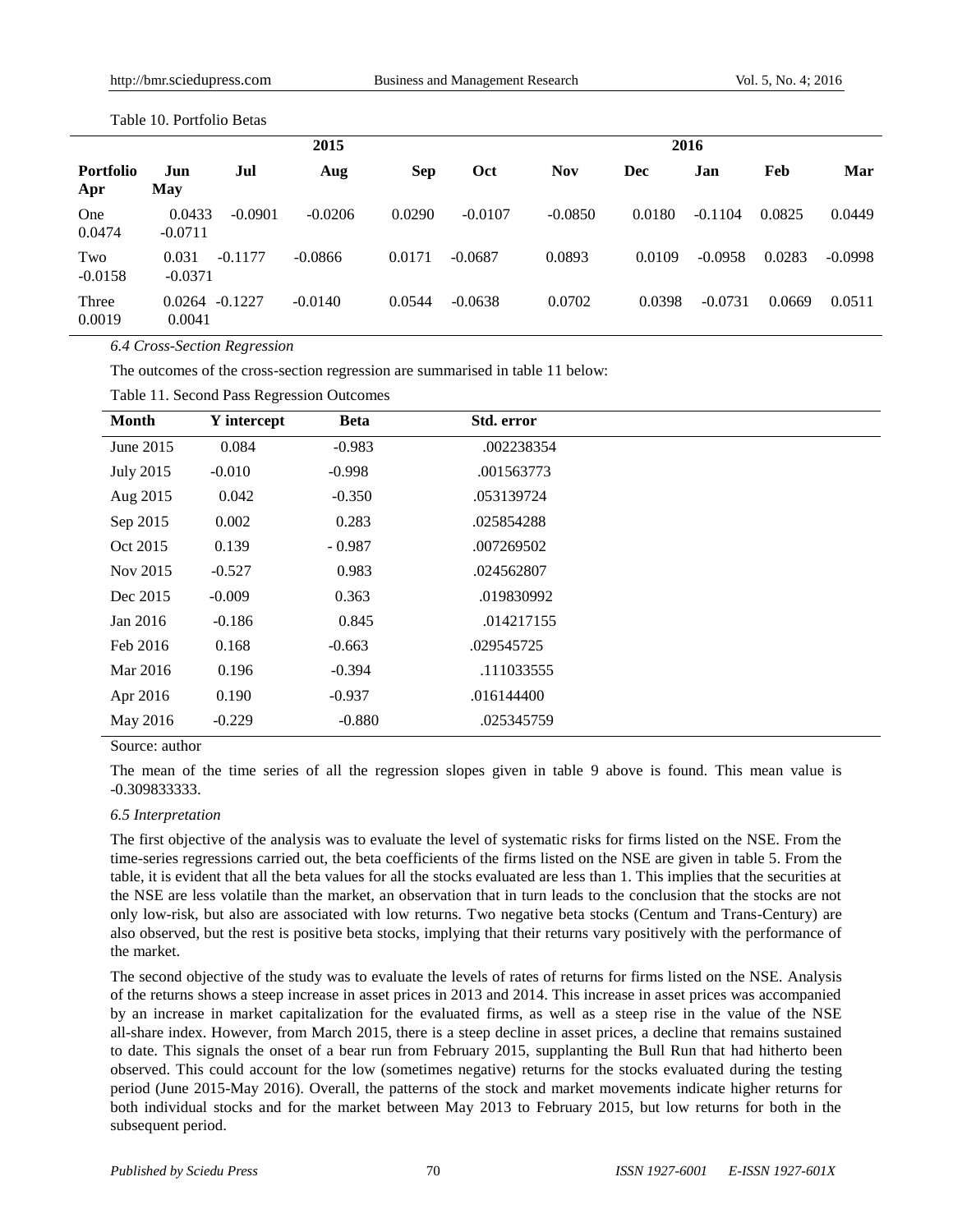The third objective was to analyze the relationship between systematic risk and expected returns for firms listed on the NSE. With this objective in mind, the mean value of the time series of the regression slopes of the regression between portfolio systematic risk and returns were found to be -0.309833333. One of the central conditions for the CAPM to hold is that this mean value must be equal to (or very close to) zero. Secondly, this relationship should be both linear and positive. The beta value of -0.31 fails to satisfy both of these conditions. This means that the beta has no explanatory power over returns. Consequently, given the absence of this equality, the study makes the conclusion that the CAPM is not valid for explaining risk-return relationships at the NSE.

Finally, the study also aimed at evaluating the value of the intercept term for firms listed on the NSE. From the cross-section regression between portfolio beta and returns, the mean value of the Y intercept is -0.14. Again, this is not equal to or very close to zero, and therefore, findings for the lack of validity in explaining risk-return relationships at the NSE are also corroborated.

#### **7. Discussion**

The utility of the CAPM model lies in the beta's ability to predict an asset's risk premium. For this to happen, the beta must not be statistically different from zero. By virtue of finding the beta as having been statistically different from zero, the findings arrived at here support prior empirical studies which found that the CAPM is not a valid model for explaining risk-return relationships. Other conditions which these findings violate include: the hypothesized linear risk-return relationship, and the hypothesized zero value for the intercept. Among the empirical studies supported by the findings of this study are the studies of Okumu & Onyuma (2015) and Fama& French (2004).

Some of the failures of the CAPM can be attributed to its theoretical failings, and specifically, its many simplifying assumptions, which do not hold in the real world. These include the assumptions of investor rationality, homogeneous investor expectations, zero transaction costs, unrestricted risk-free borrowing, and complete information.

#### **8. Limitations and Directions for Future Studies**

Although this study addresses the methodological weaknesses of prior studies by basing analysis on portfolios rather than individual stocks (thus correcting measurement error problems) and carrying out month-by-month cross-section regression (thus correcting residual errors); the methodology adopted still fails to account for anomalies in asset pricing. As such, future studies should consider adopting methodologies which account for asset pricing anomalies such as value effects, size effects, momentum effects, and reversal effects.

Although this study initially sought to evaluate all the assets trading on the NSE, a majority of those assets were excluded based on the fact that their prices and returns reflected a non-normal distribution. Future studies should consider expanding the number of firms to study by either transforming the data of the excluded firms or running non-parametric tests for the cohort of excluded firms, and including them in the analysis. Moreover, this study focuses on a three-year period. Future studies can achieve better data fit by using more observations, which can be achieved by using longer study periods.

## **References**

Baker, H.K. & Riddick, L.A. (2013). *International Finance: A Survey*. Oxford: Oxford University Press.

- Bhala, K.T., Yeh, W. & Bhala, R. (2016). *International Investment Management: Theory, Ethics and Practice*. London: Routledge.
- Brigham, E. & Houston, J. (2015). *Fundamentals of Financial Management*. Boston, MA: Cengage Learning.
- Coffie, W. & Chukwulobelu, O. (2013). The Cost of Equity Capital in Emerging Market The Case of Kenya. *GSTF Journal on Business Review (GBR), 2*(4), 192-199. [https://doi.org/10.5176/2010-4804\\_2.4.270](https://doi.org/10.5176/2010-4804_2.4.270)
- De Long, J.D., Shleifer, A., Summers, L.H. & Waldman, R.J. (1990). Noise Trader Risk in Financial Markets. *The Journal of Political Economy, 98*(4), 703-738. <https://doi.org/10.1086/261703>
- Elbannan, M.A. (2015). The Capital Asset Pricing Model: An Overview of the Theory. *International Journal of Economics and Finance, 7*(1), 216-228[. https://doi.org/10.5539/ijef.v7n1p216](https://doi.org/10.5539/ijef.v7n1p216)
- Fama, E. & French, K. (2004). The Capital Asset Pricing Model: Theory and Evidence. *Journal of Economic Perspectives, 18*(3), 3-24[. https://doi.org/10.1257/0895330042162430](https://doi.org/10.1257/0895330042162430)
- Hearn, B. & Piesse, J. (2009). An Augmented Capital Asset Pricing Model: Liquidity and Stock Size in African Emerging Financial Markets. *African Journal of Finance*, SP, 27-57.